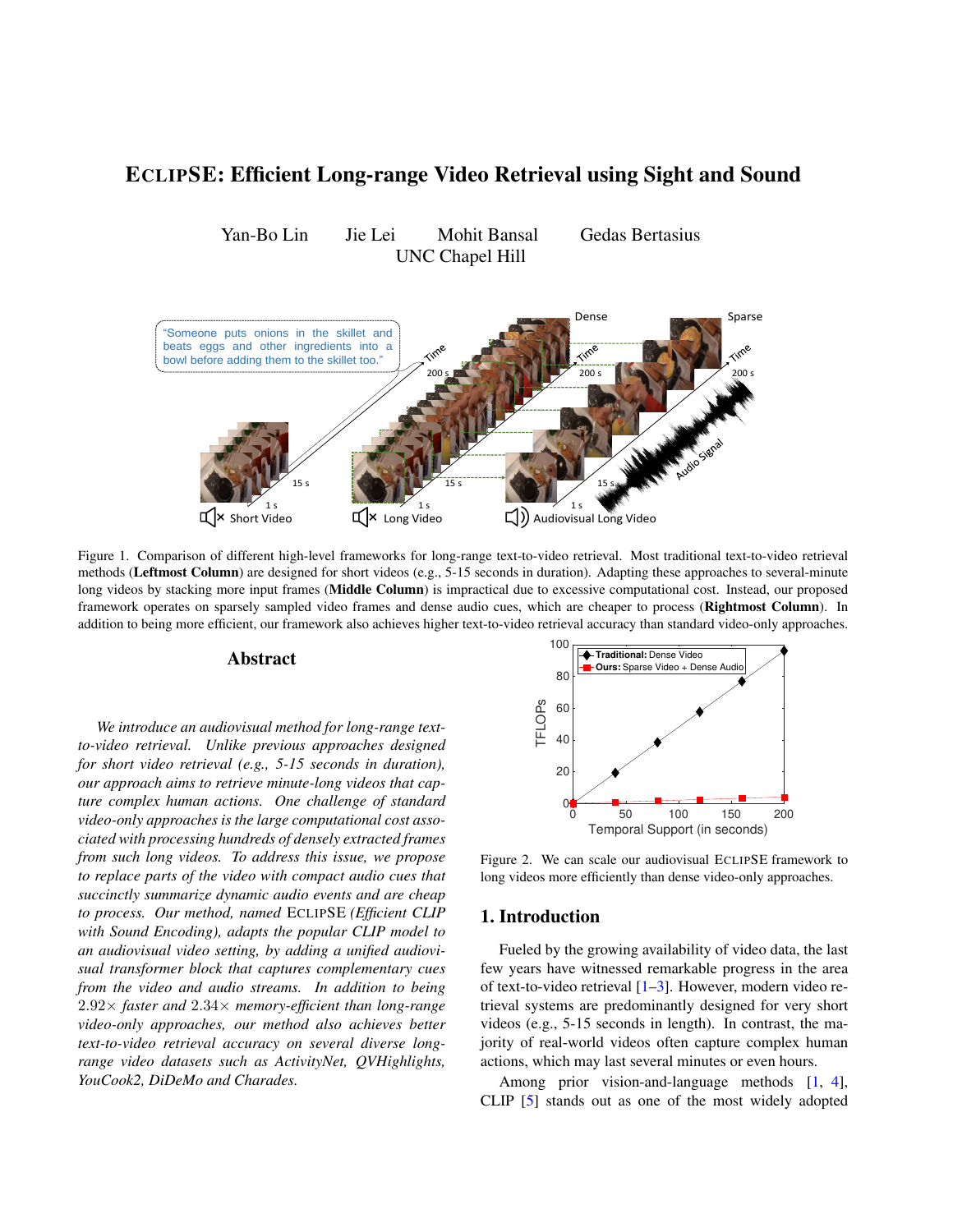<span id="page-1-0"></span>models. Several recent approaches extended the original CLIP method [\[5\]](#page-3-3) to video [\[6\]](#page-3-4) by independently processing individual video frames and then averaging their predictions across time. However, these prior approaches are often impractical in the long-range video setting because of the large computational cost required to process hundreds or even thousands of densely extracted video frames (See Figure [2\)](#page-0-0). Furthermore, we note that while video modality is rich in the information it stores, it also has high informational redundancy (i.e., the video content often changes little in neighboring frames).

Based on this motivation, we introduce ECLIPSE, an Efficient CLIP with Sound Encoding. Instead of processing many densely-extracted frames from a long video (the middle column in Figure [1\)](#page-0-1), our framework leverages complementary audio and video cues by operating on sparsely sampled video frames accompanied by dense audio (the rightmost column in Figure [1\)](#page-0-1).

In summary, our contributions are threefold. First, we propose ECLIPSE, an audiovisual adaptation of CLIP that leverages complementary video and audio cues for longrange video retrieval. Second, we demonstrate that compared to long-range video-only approaches, our audiovisual framework leads to better video retrieval results at a reduced computational cost. Lastly, we provide comprehensive ablation studies investigating the success factors of ECLIPSE to inspire more future work in this area.

# 2. ECLIPSE: Efficient CLIP with Sound Encoding

#### 2.1. Obtaining Multimodal Input Embeddings

Video Patch Decomposition. Following the ViT [\[7\]](#page-3-5), we decompose each frame into  $N$  non-overlapping patches, each of size  $P \times P$ , and flatten these patches into vectors  $\mathbf{x}_{(p,t)} \in \mathbb{R}^{3P^2}$  where  $p = 1, \dots, N$  denotes spatial locations and  $t = 1, \dots, T$  indicates a frame index. A specialized CLS token  $\mathbf{v}_{cls}^{(0)}$  is prepended to the visual sequence of each frame. Finally, the embeddings  $\mathbf{V}^{(0)} \in \mathbb{R}^{T \times (N+1) \times d}$ are used as visual inputs to our ECLIPSE model.

Audio Embeddings. Given an audio spectrogram  $Z_t \in$  $\mathbb{R}^{M \times C}$ , an audio encoder maps it into audio embeddings  $\mathbf{A}_t^{(0)} \in \mathbb{R}^d$  for each timestep  $t = 1 \dots T$  where as before, T denotes the number of video frames.

Text Embeddings. We use a pretrained CLIP [\[5\]](#page-3-3) text encoder to embed a textual video description  $y = (y_1, \ldots, y_L)$ into a textual embedding  $g \in \mathbb{R}^d$  where g corresponds to the CLS token of a given text sequence.

# 2.2. Audiovisual Attention Block

Although videos contain rich information, they are also redundant and costly to process. In contrast, audio is more compact and cheaper. Thus, we propose an audiovisual attention block that gradually incorporates relevant audio cues into the visual representation. Our audiovisual attention block consists of three distinct attention schemes: (i) spatial visual attention, (ii) audio-to-video attention, and (iii) video-to-audio attention. We next describe each of these attention schemes in more detail.

Multi-Head Self-Attention. All of our three attention schemes are implemented using a standard multi-head selfattention:

$$
MHA(\mathbf{Q}, \mathbf{K}, \mathbf{V}) = \text{Softmax}\left(\frac{\mathbf{Q}\mathbf{K}^{\top}}{\sqrt{d}}\right) \mathbf{V}, \qquad (1)
$$

where  $Q, K, V$  are the query, key and value matrices obtained using learnable projection weights  $\mathbf{W}^Q, \mathbf{W}^K, \mathbf{W}^V \in \mathbb{R}^{d \times d}$  respectively. With this formal description of the MHA function, we can now proceed to the definitions of the three attention schemes in our audiovisual attention block.

Spatial Attention. In order to preserve the pretrained network structure of CLIP, we use an identical spatial attention scheme as in their model. Intuitively, the spatial attention enables our model to obtain discriminative frame-level representation by aggregating relevant information from the visual tokens in the individual video frames. We can implement this scheme using our previously defined MHA function as:

$$
\mathbf{S}_{t}^{(\ell)} = \text{MHA}(\mathbf{V}_{t}^{(\ell-1)}, \mathbf{V}_{t}^{(\ell-1)}, \mathbf{V}_{t}^{(\ell-1)}) + \mathbf{V}_{t}^{(\ell-1)}.
$$
 (2)

Here,  $\mathbf{S}_t^{(\ell)} \in \mathbb{R}^{(N+1) \times d}$  is our newly computed spatial selfattention representation for frame t, and  $V_t^{(\ell-1)}$  is a visual patch representation for frame  $t$  from the previous transformer layer  $l - 1$ , which is used as input to the the transformer layer l. Note that in the spatial self-attention, the multi-head self-attention is applied independently for each of T video frames. As discussed above, this enables us to preserve the network structure of the original CLIP model, which is essential for good text-to-video retrieval performance. For brevity, we omit the layer normalization operation, which is applied to  $\mathbf{V}_t^{(\ell)}$  before feeding it to the spatial attention block. The right part of Figure [3](#page-2-0) provides a visual illustration of where spatial attention fits within our audiovisual attention block

Audio-to-Video Attention (A2V). To efficiently incorporate temporal audio cues into static video frame representation, we use an audio-to-video (A2V) attention mechanism, which is also illustrated in the right part of Figure [3](#page-2-0) (labeled as Cross-Attn A2V module). This operation can be written as:

$$
\mathbf{V}_t^{(\ell)} = \text{MHA}(\mathbf{S}_t^{(\ell-1)}, \mathbf{A}^{(\ell-1)}, \mathbf{A}^{(\ell-1)}) + \mathbf{S}_t^{(\ell-1)}.
$$
 (3)

Here,  $\mathbf{A}^{(\ell-1)} \in \mathbb{R}^{T \times d}$  depicts our previously defined audio representation at layer  $l-1$ , and  $\mathbf{S}_t^{(\ell-1)} \in \mathbb{R}^{(N+1) \times d}$  de-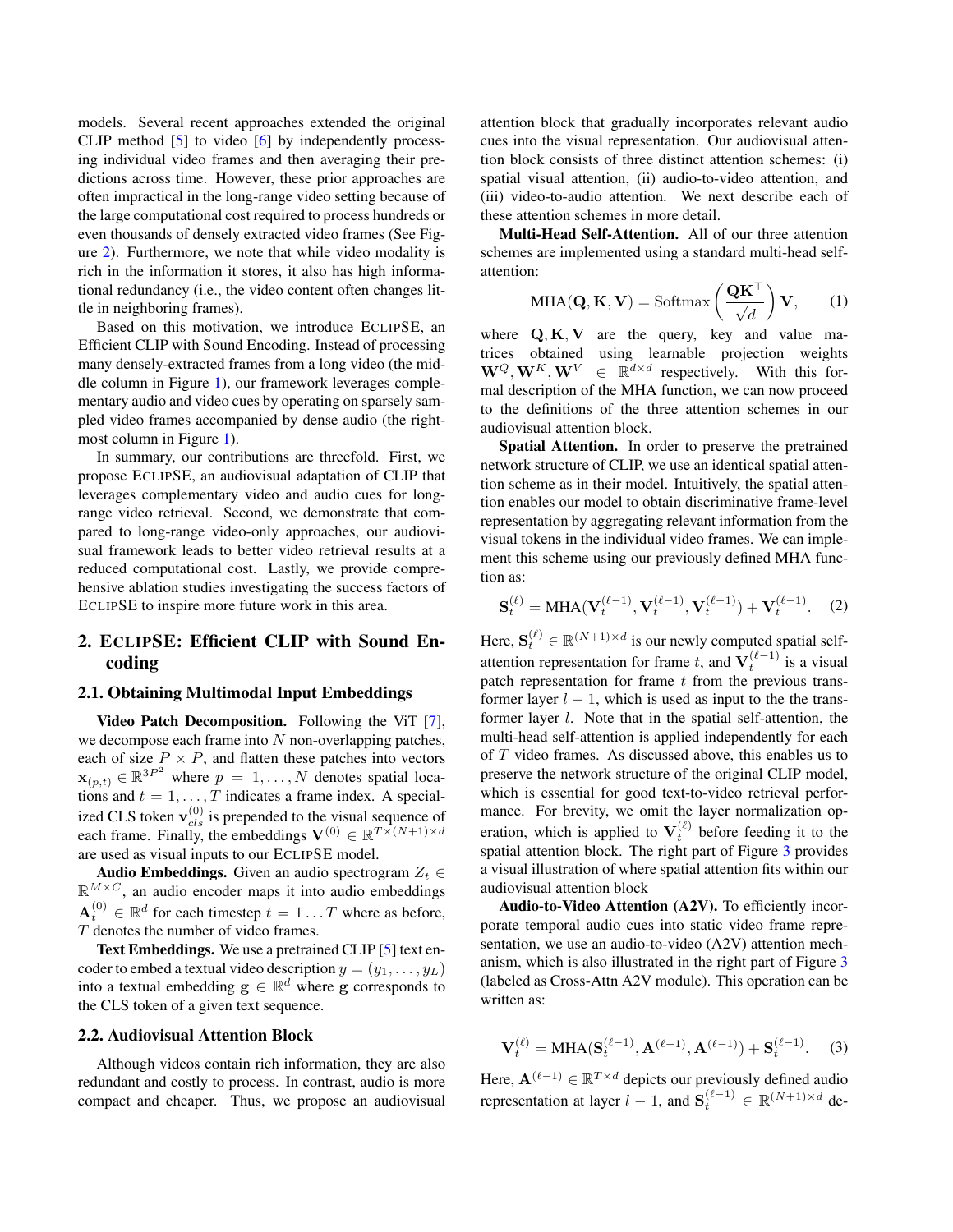<span id="page-2-1"></span><span id="page-2-0"></span>

Figure 3. We adapt CLIP [\[5\]](#page-3-3) to long-range text-to-video retrieval by adding an efficient audiovisual attention block into the Transformer architecture. First, we obtain fixed dimensional text, audio, and visual feature embeddings. Afterward, the visual and audio embeddings are fed into our ECLIPSE audiovisual backbone, which injects relevant audio information to video and vice-versa. This is accomplished using a dual-pathway audiovisual attention block (illustrated on the right), which is stacked on top of each other  $F$  times. Afterward, the audiovisual video segments are aggregated using temporal pooling, and the model is optimized by maximizing the similarity between audiovisual and textual embeddings using a contrastive loss function.

notes a spatial video representation at timestep t computed using our previously defined spatial attention block. Intuitively, the new visual representation  $V_t^{(\ell)}$  is computed as a weighted summation of the audio features, which enables the model to incorporate long-range audio cues into the visual features. Furthermore, because the audio representation is compact, the operation above can be implemented efficiently.

Video-to-Audio Attention (V2A). Conversely, to inject rich visual information into compact audio features, we use a video-to-audio (V2A) attention mechanism (illustrated in Figure [3](#page-2-0) as Cross-Attn V2A module). We implement this attention scheme as:

$$
\mathbf{A}_t^{(\ell)} = \text{MHA}(\mathbf{A}_t^{(\ell-1)}, \mathbf{S}_t^{(\ell-1)}, \mathbf{S}_t^{(\ell-1)}) + \mathbf{A}_t^{(\ell-1)}.
$$
 (4)

At a high-level, the operation above computes a new audio feature representation for each timestep  $t$  as a weighted combination of all the visual token features at tiemstep t. This allows us to improve the richness and expressivity of the audio representation.

Final Audiovisual Representation. Following CLIP4Clip [\[6\]](#page-3-4), we stack our audiovisual attention block  $F$  times ( $F$  typically being set to 12). Afterward, we perform temporal pooling over the CLS tokens across all video frames, to obtain the final audiovisual representation  $\mathbf{f} \in \mathbb{R}^d$ .

### 2.3. Loss Function

We use a contrastive video-to-text matching loss to train our model. The similarity between text and video is computed using a normalized dot product between the two embeddings f and g. We consider the matching text-video pairs in a given batch as positive samples and all the other pairs in that same batch as negative samples. To train our model, we minimize the sum of the video-to-text and textto-video matching losses:

$$
\mathcal{L}_{\text{v2t}} = -\frac{1}{B} \sum_{i=1}^{B} \log \frac{\exp(\mathbf{f}_i^{\top} \mathbf{g}_i)}{\sum_{j=1}^{B} \exp(\mathbf{f}_i^{\top} \mathbf{g}_j)},
$$
(5)

$$
\mathcal{L}_{\text{t2v}} = -\frac{1}{B} \sum_{i=1}^{B} \log \frac{\exp(\mathbf{g}_i^{\top} \mathbf{f}_i)}{\sum_{j=1}^{B} \exp(\mathbf{g}_i^{\top} \mathbf{f}_j)},\tag{6}
$$

where  $f_i$  and  $g_j$  are the normalized embeddings of i-th video and the j-th text sequence, respectively.

# 3. Experimental Setup

#### 3.1. Downstream Datasets

We evaluate ECLIPSE on five diverse datasets that contain long-range videos: ActivityNet Captions [\[8\]](#page-3-6), QVHigh-lights [\[9\]](#page-3-7), DiDeMo [\[10\]](#page-3-8), YouCook2 [\[11\]](#page-3-9), and Charades [\[12\]](#page-3-10).

#### 3.2. Evaluation Metrics

We use standard video retrieval evaluation metrics [\[4,](#page-3-2) [6\]](#page-3-4) such as text-to-video  $R@1$ ,  $R@5$ ,  $R@10$ , video-to-text  $R@1$ , and mean rank (MnR) to validate the effectiveness of our ECLIPSE model.